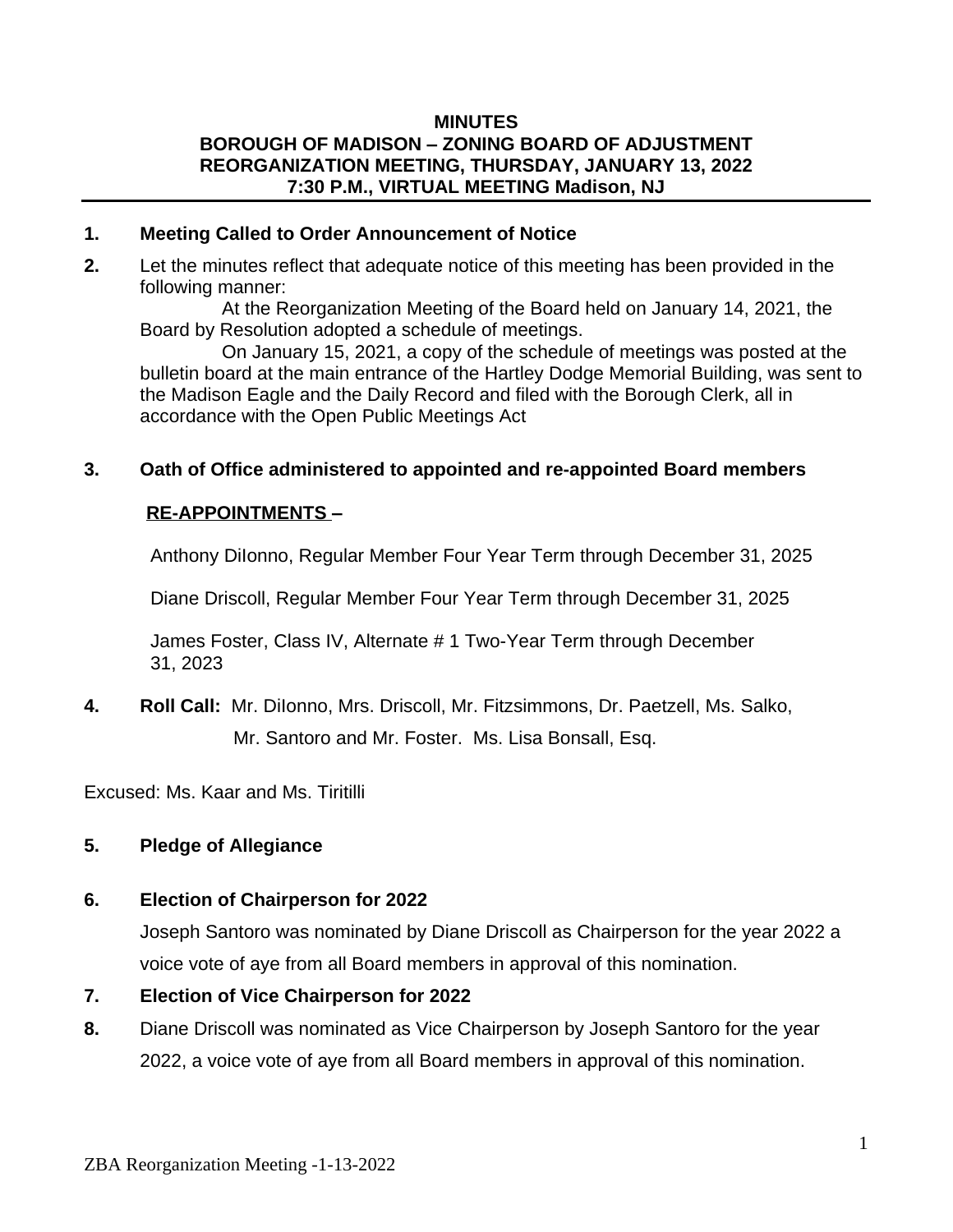### **9. Resolution to appoint Zoning Board Attorney**

Joseph Santoro read the Resolution and a roll call vote was recorded with ayes from all Board members in approval of the Resolution.

### **10. Resolution to appoint Zoning Board Planner**

Joseph Santoro read the Resolution and a roll call vote was recorded with ayes from all Board members in approval of the Resolution.

# **11. Resolution pertaining to the appointment of Board Secretary for 2022**

Joseph Santoro read the Resolution and a roll call vote was recorded with ayes from all Board members in approval of the Resolution.

**12. Resolution to publish appointment of Board Attorney without competitive bidding** Joseph Santoro read the Resolution and a roll call vote was recorded with ayes from all Board members in approval of the Resolution

## **13. Resolution appointing Frances Boardman to review applications for completeness**

Joseph Santoro read the Resolution and a roll call vote was recorded with ayes from all Board members in approval of the Resolution.

## **14. Resolution appointing Frances Boardman as Recording Secretary for the Year 2022**

Joseph Santoro read the Resolution and a roll call vote was recorded with ayes from all Board members in approval of the Resolution.

## **15. Resolution designating 2022 meeting dates**

Joseph Santoro read the Resolution and a roll call vote was recorded with ayes from all Board members in approval of the Resolution.

**16. Resolution regarding means of notification of meetings,** i.e. two newspapers, Bulletin Board and Borough Clerk

Joseph Santoro read the Resolution and a roll call vote was recorded with ayes from all Board members in approval of the Resolution.

## **17. Resolution for continuation of Technical Coordinating Committee Meetings** Joseph Santoro read the Resolution and a roll call vote was recorded with ayes from all Board members in approval of the Resolution.

**18. Other Business-**